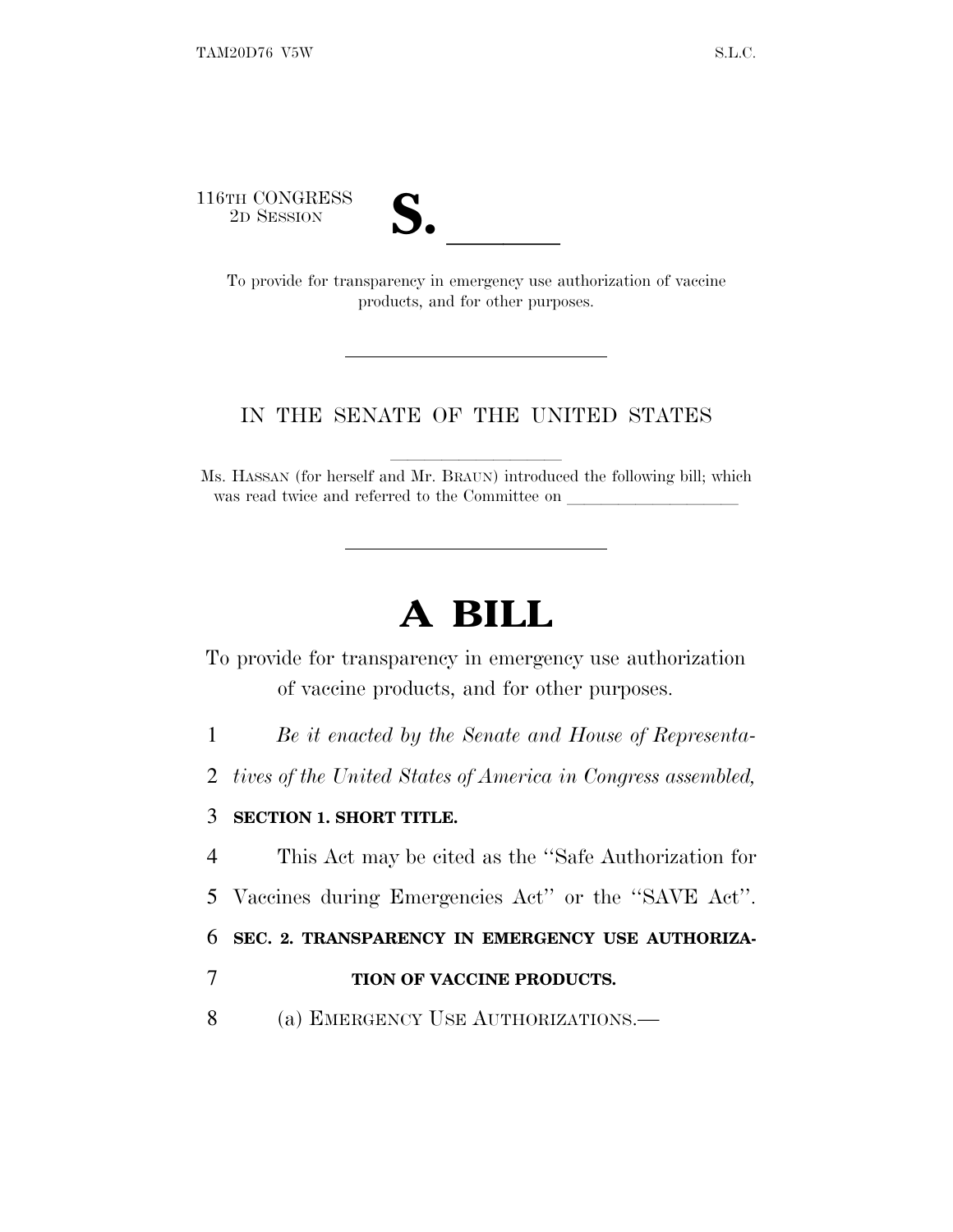(1) IN GENERAL.—Section 564 of the Federal Food, Drug, and Cosmetic Act (21 U.S.C. 360bbb– 3) is amended by adding at the end the following: ''(n) REQUIREMENTS WITH RESPECT TO VACCINE PRODUCTS DURING PUBLIC HEALTH EMERGENCIES.—

6 "(1) EMERGENCY MEETING AND RECOMMENDA-TIONS.—

8 "(A) EMERGENCY MEETING.—During a public health emergency declared by the Sec- retary under section 319 of the Public Health Service Act and with respect to a request to au- thorize the use of an unapproved product that is a vaccine or an unapproved use of an ap- proved product that is a vaccine intended to ad- dress the public health threat that is the sub- ject of such public health emergency, prior to authorizing use of such product, subject to sub- paragraph (B), the Secretary shall convene a meeting at which the Food and Drug Adminis- tration and the sponsor of the product present data and information on the product to the Vaccines and Related Biological Products Advi- sory Committee for the purpose of reviewing and providing recommendations with respect to emergency use of the product.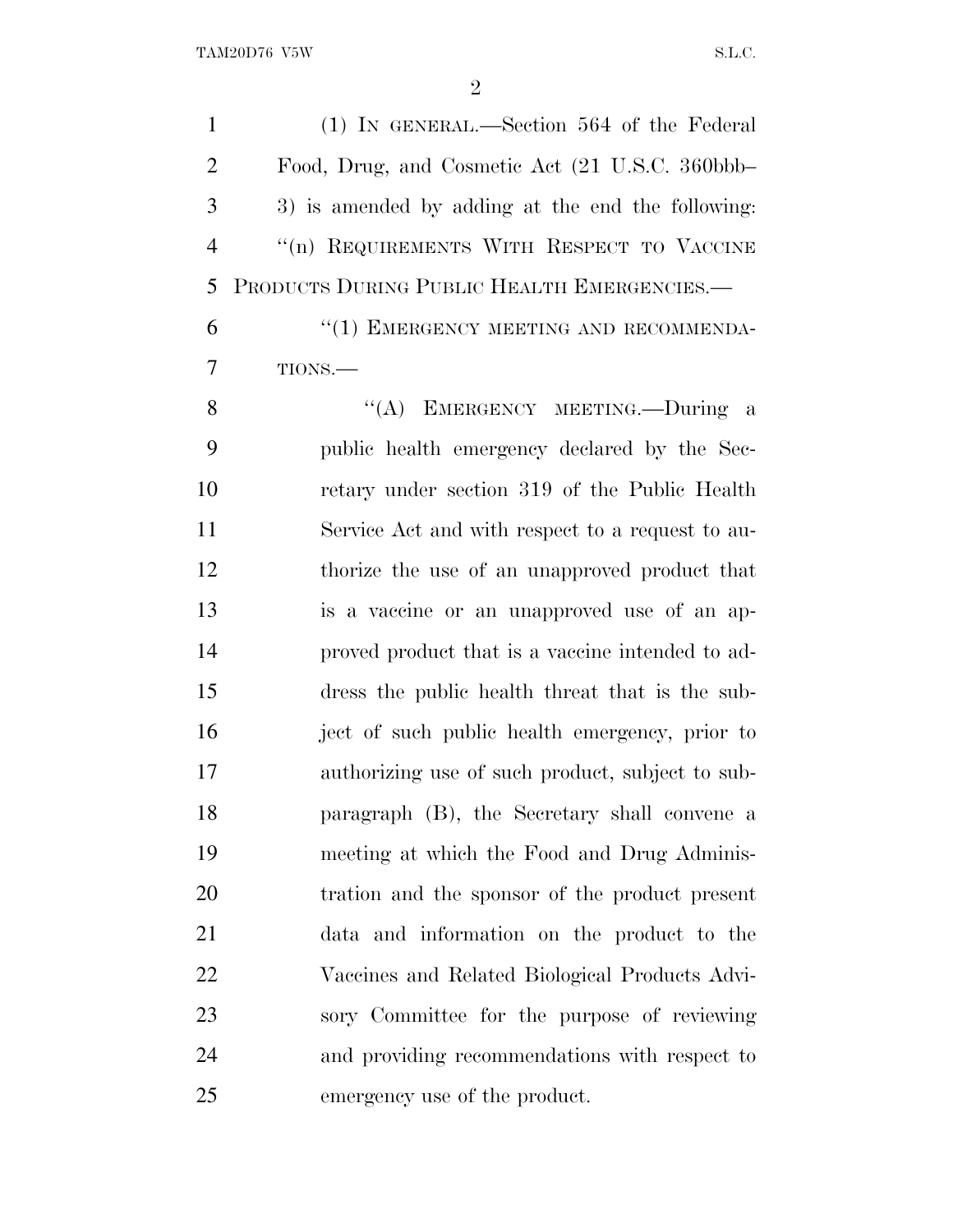''(B) EXCEPTION.—If the Secretary, in consultation with the Commissioner, determines that a meeting under subparagraph (A) with re- spect to a product described in such subpara- graph would not be in the public interest, the Secretary may make a determination not to convene such a meeting. In the event that the Secretary determines not to convene such a meeting pursuant to this subparagraph, the Secretary shall issue a report to the Committee on Health, Education, Labor, and Pensions of the Senate and the Committee on Energy and Commerce of the House of Representatives that includes justification and relevant public health grounds for such determination. 16 "(2) REQUIREMENT TO SEEK LICENSURE.—An

 authorization under this section with respect to an unapproved product that is a vaccine or an unap- proved use of an approved product that is a vaccine shall be conditioned on the sponsor seeking licensure of the product, or the use, as applicable, under sec- tion 351 of the Public Health Service Act, at the discretion of the Secretary, within a time period de-termined by the Secretary.''.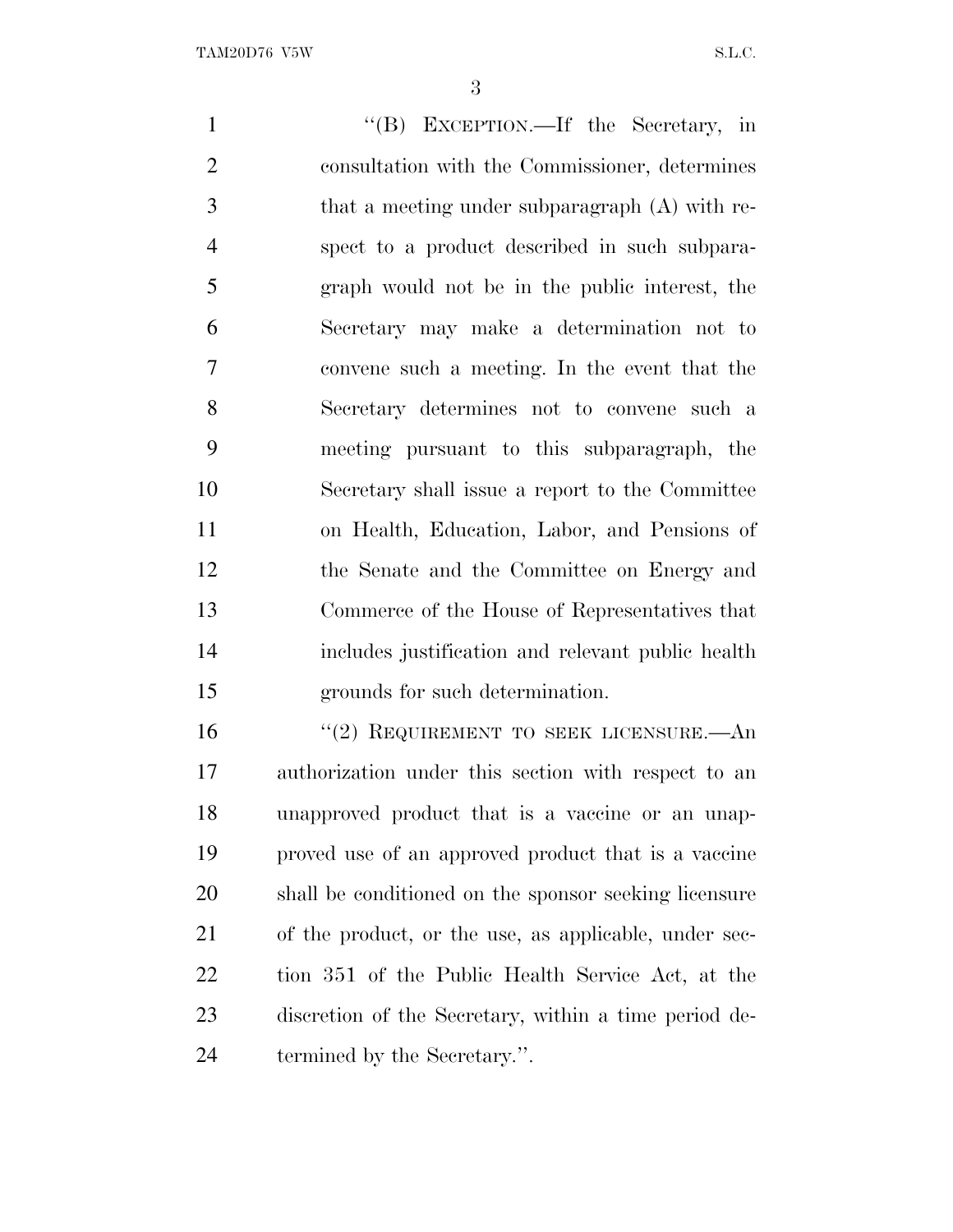| $\mathbf{1}$   | CONFIDENTIAL INFORMATION.—Section<br>(2)                        |
|----------------|-----------------------------------------------------------------|
| $\overline{2}$ | $564(h)(1)$ of the Federal Food, Drug, and Cosmetic             |
| 3              | Act $(21 \text{ U.S.C. } 360 \text{bbb} - 3(h)(1))$ is amended— |
| $\overline{4}$ | $(A)$ by inserting ", including a summary                       |
| 5              | review," after "data or information";                           |
| 6              | (B) by striking "505(i), 512(j), or 520(g)"                     |
| 7              | and inserting "505, 510(k), 512(j), 513(f), 515,                |
| 8              | $520(g)$ , or 564 of this Act or section 351 of the             |
| 9              | Public Health Service Act"; and                                 |
| 10             | (C) by striking "may indirectly reveal the                      |
| 11             | existence of such application" and inserting ",                 |
| 12             | including a summary review, may indirectly re-                  |
| 13             | veal the existence of such application or contain               |
| 14             | data or information submitted in an application                 |
| 15             | under such sections".                                           |
| 16             | RECOMMENDATIONS WITH RESPECT TO VAC-<br>(b)                     |
| 17             | CINES TO ADDRESS A PUBLIC HEALTH EMERGENCY.-                    |
| 18             | Section 319 of the Public Health Service Act (42 U.S.C.         |
| 19             | 247d) is amended by adding at the end the following:            |
| 20             | "(c) RECOMMENDATIONS.—During a public health                    |
| 21             | emergency declared by the Secretary under subsection (a),       |
| 22             | not later than 15 days after the authorization under sec-       |
| 23             | tion 564 of the Federal Food, Drug, and Cosmetic Act            |
|                | 24 of an unapproved product that is a vaccine or an unap-       |
|                | 25 proved use of an approved product that is a vaccine in-      |